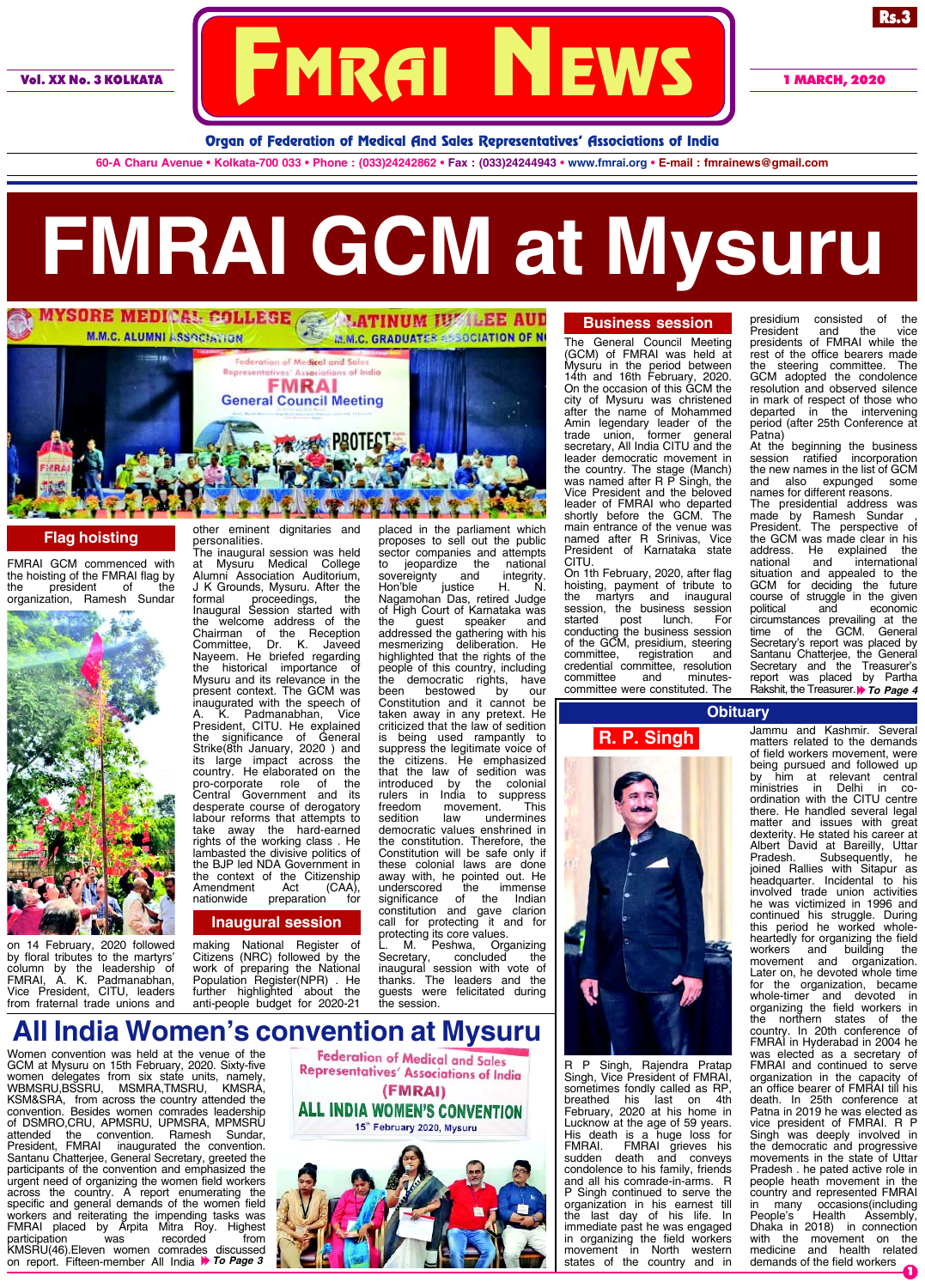**Editorial**

# **Budget 2020**

# **People suffer, but corporations gain concessions**

 'Before one can talk about anything else one must provide the normal essentials of life to human beings. That is where economics comes in' observed Jawaharlal Nehru, in his Speech at Indian Council for Cultural Relations in New Delhi on April 9, 1950 (Jawaharlal Nehru's Speeches, 1949-1953, Vol-2, page 361). This observation on economics stands on its own feet and it is relevant today, especially in the days of the economic slowdown in the country.

Obviously, the starting point of economy is not the profit motive of the corporations but the provision of 'normal essentials<br>of life ' Today the common of life '. Today, the common people, including the field workers, are made to believe that it is the market condition and profit 'return on investment' that should prevail over all other issues. Awkwardly enough, lifes of the field workers are being linked to market condition. The declining economic activity at a time of economic slowdown have direct bearing on the company's per capita sales budget fixed on the head of each of the field workers. The<br>fulfillment of company's f company's<br>budget, the aspirational hypothetical sales target, does not depend very much on the natural power of the field workers, but on the bizarre condition of the market. But the employers of the sales promotion industry decide the size of the wage, annual increment or 'viability' of a territory, only on the arbitrary measure of the sales.

Not just field workers, the current economic slowdown make its impact known to every section of the people Therefore, it was expected that the Union Budget 2020 of India which was presented by Finance Minister Nirmala Sitharaman on 1st of February, 2020 will offer some remedy for the ongoing malady. Does it really do this? This budget, like any other, is a financial plan that devices where the money will come from and where these money will be spent. In the history of budget in India, the budget plan more or less matched with the final and actual income and expenditure of the government in a financial year. But, during rule of successive NDA governments these figures do not match. Nearly in every financial year these governments fails in planned mobilization of resources and therefore make cut in expenditure and change<br>the expenditure the expenditure priorities(amounting cut on the essentials of the people) during the course of the year.

2 For example, Gross tax revenue for 2018-19 had also fallen short of the target. The actual gross tax revenue had been Rs 20.8 lakh crores, as against the estimate of Rs 22.7 lakh crores. In 2019-20 again it is estimated to fall by Rs. 2 lakh crores. Then the fiscal deficit (expenditure over income) figure also over income) figure also<br>increases from budgeted 3.3% to 4% of Gross Domestic Product (scroll.in, 21/10/19). In 2019 the finance minister announced cut in corporate tax rate from 35% to 22%. This has led to revenue loss of around Rs. 1.56 lakh crores. Therefore, actual tax revenue collection in

2019-20 may fall very much beyond 2 lakh crores. Similarly, as per data presented in parliament in December,2019, the Central GST collection had fallen short of the budget estimate by nearly 40 per cent during the April-November , 2019-20(Business Standard,10/12/19). Therefore, the budget figures of our finance minister are extravagant and unrealistic even if these figures look very beautiful in appearance. Many eminent economists felt that the government should put more money, either directly or indirectly, in the hands of the common people. The workers in the organized and unorganized industries, workers in the informal sector, the contract workers, the agricultural labourers, the rural poor and the urban poor should be provided with enough of earning (resulting purchasing power) to increase overall demand in the economy. It is sure that corporate tax cut will not revive economy. Emphasizing that the government should plan for providing income and earnings for the common people, Nobel winning economist Abhijit Vinayak Banerjee stated in a recent interview that 'Corporate India is sitting on a bunch of cash. They are not investing because there is no demand. Corporate India will take any tax cut you o?er them. They will never say no. …But if you really want to revive their investment you have to get the other side up'. (India today, 31/01/20) The intended result of corporate tax cut is revival of economy, but in fact it is producing the opposite result and further burdening the economy by reducing the revenue collection and also the cutting essential<br>expenditure. Still the expenditure. Still the government takes the same path. In the current budget

Rs.40000 crores of income tax concessions and Rs.25000 dividend tax concessions has been declared. This concession results into shortfall in allocation in MGNREGA, agriculture, rural development<br>and women and child women development. current budget

allocation of just Rs.61500 crores in MGNREGA which is even less than the expenditure in the last two years (In MGNREGA Rs.61815 crores and Rs.71002 crores were spent respectively in 2018-19 and in 2019-20). Had this Rs. 65000 crores of tax concession not been given and had this amount been allocated for MGNREGA, then 359 crore11 lakh 60 thousand man-days would have been created (considering average MGNREGA wage as Rs.181 per day per worker). That means more than 3 Crore 59 lakhs MGNREGA workers would have got legally-entitled 100 days of work in the current financial year. This money would have reached the hands of the poorest of the poor in the economy and would have enabled them with the similar amount of purchasing power and thereby would have created Rs.61500 crores of demand in the economy. Overall, the employment situation is very grim. In the

background of unchecked price rise, real wages of the workers have declined enormously. The budget does not give any hope<br>in creation of employment. in creation of employment, containment of price rise or increase in wages. This has led to sharp reduction in per capita consumption. These are the deep ailments of the economy that virulently attacks the common people and the field workers alike. But, the budget has no answer to give to these difficult questions.

If government cannot contain price rise even during an economic slowdown then it sochemic concerning<br>should ensure corresponding<br>increase in wage. If increase in wage. If corresponding increase in wage not executed, then the government should subsidize cost of living. But government gives subsidy to the corporates while food subsidies are reduced. The current budget provides just Rs.108688 crores as against Rs.184220 crores in 2019-20 which is 40% lower.<br>Thus, the three main themes of<br>the budget 2020, namely<br>"enirational India", "economic"<br>"caring" caring Thus, the three main themes of the budget 2020, namely 'aspirational India', 'economic development' and 'caring society' did not address the vital national issues like employment, wage or price rise. This budget has made reduction in the defense budget (external security) from 16.1 to 15.5 % (as percentage of total budgeted expenditure) and an increase in the internal security (home ministry) budget from 4.5% to 5.3% as compared to 2019-20. Decline in revenue collection will cut in budgeted<br>expenditure in education. expenditure in education,<br>health, food security, welfare health, food security, welfare programmes, infrastructure development and unlikely to affect expenditure of the ministry of Defence or that of Home ministry. In this context '… what is significant … is the increase in allocation for internal security (home affairs) and a reduction in the external one (Defence). That problem has clearly to do with increasing internal conflicts and unrest that we all see in the country, by a politics of hate and bigotry setting people against people. No more needs to be said on the budgetary implications of divisive, as against cohesive, politics' writes K P Kannan ( EPW, 29 Feb, 2020).

In view of shortfall in revenue collection, budget goes with the plan of massive privatization<br>and announces privatization and announces privatization<br>and wholesale sell out of and wholesale sell out of<br>national properties like the properties like the<br>sectors companies public sectors companies including the famous and efficient navaratna (nine gems) central public sector enterprises. Government wants to sell out public sector companies, shipping, aviation and all other companies only for some temporary fiscal gain causing long term damage to the health of the economy and the wealth of the nation. They want to sell out even the LIC , the world-famous and very<br>creditable and credible creditable and credible insurance company. Even the legendary Indian Railways is being privatized bit by bit. Now, they want to sell out even the public services and announce that the government will hand over district government hospitals to private healthcare corporations. Education has already been made attractive

centres of commerce and business. Now, the people's healthcare will be the latest victim. But, in all industrialized nations, from whom our rulers take the cue, governments spends huge amount of money in healthcare and primary education.

Economic Survey 2020, as placed by finance minister in parliament, employed huge energy in collecting the prices of Thali (single-serve one plate meal) across the country and revealed, with the zeal of scientific discovery, that the Thali prices are very much affordable for the workers. This 'Thalinomics' ignored the rising prices of all food items and cooking material and diverted attention from real issues that ails the economy.

Thus goes the gory story of budget 2020. Instead of directly taxing a few wealthy individuals and the big private enterprises and corporations, government is collecting large indirect taxes from medicines, petrol-dieselcooking gas and all other essential commodities and also selling out national properties to meet the regular expenses of the government.

This budget is indeed a betrayal to the people who voted this government back to power. This mockery of 'Thalinomics' cracks cruel joke with the people in distress. The budget takes away the peace from the marketplace, from the face of the workers and from the neighborhood of common neighborhood of common<br>household. Faces are full of tears not only because of economic denial but also for political anarchy and riots that<br>entails such policies and entails such<br>politics. Pol politics. Political anarchy injures the economy and fills the nation with<br>speeches, hatm show, and the<br>with poisonous<br>hatred and disharmony. Economic misery of the people combined with an air of mistrust and hate, makes an explosive cocktail. People realize this, so does the working class and field workers' movement. People, especially a remarkable number of young men and women, are coming down to streets, cultivating the true spirit of the constitution and challenging this anarchy and divisive politics. This cultivation will not go in vain, but will bring, today or tomorrow, good harvest for the whole people of this country.

multicultural region where keeping unity among the people was ever a challenge. With his leadership through collective functioning in CRU, organization and movement of the field workers had grown significantly since then which was evident from growth in membership and from increased trade union activities.<br>Tirthankar Boy served Tirthankar Rov

General Secretary till May, 1986<br>(Agartala conference). (Agartala conference). Subsequently, he was transferred to Malda, West

At Malda, with his pleasing personality, undiminished smile and attachment to the organization he got deeply involved with the issues and problems of the field workers and served the organization to the best of his ability there in WBMSRU. He had the resolute conviction in left ideology and got closely associated with the movement and organizations of the people there. In his own company, Franco Indian, he fought a principled battle against the disrupters within council

Bengal .

# **Obituary**



#### **Tirthankar Roy**

Tirthankar Roy, former General Secretary of CRU passed away on 19.2.2020. He was 71 years of age. He started his career with Franco Indian at Guwahati headquarter. The field workers of entire North East were his admirer because of his comradeship in real sense of term. At Dibrugarh conference in April 1979,he was elected as General Secretary of the then CRU(NEC). Tirthankar Roy always strengthened the union and upheld the banner of unity of the Union at that crucial moment of the organization at a very<br>multiethnic, multi-religious, multi-religious,

#### **Ankit Thakur**

Ankit Thakur, member of Chhindwara unit of MPMSRU , employed in DWD, passed away on 26th February, 2020, in a road accident while returning from Seoni after sales closing. His bike collided with a truck and he succumbed to his head injuries. Earlier, he also lost his younger brother in an accident after which he was the only child left to his parents. He was just 23 years old and have only eleven months' career in DWD. He was working under severe and continuous sales pressure put on him by the Management of DWD. Chhindwara unit and



DWD Council of MPMSRU demanded compensation for the bereaved family.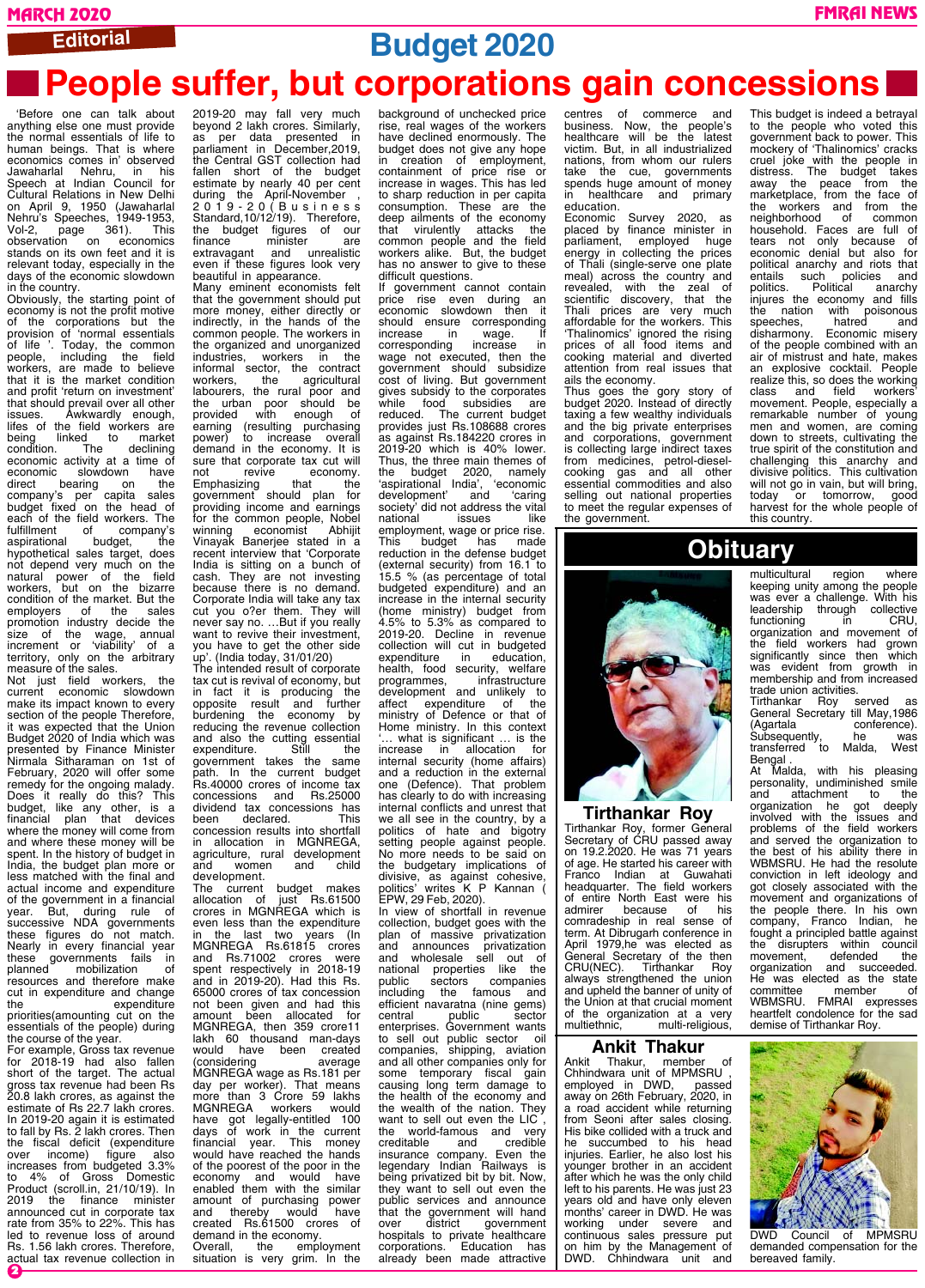# GCM Resolution

FMRAI NEWS MARCH 2020



**Resolution against Citizenship Amendment Act**

The General Council meeting of Federation of Medical and Sales Representatives Associations' of India held at Mysuru between 14th Feb 2020 and 16th Feb 2020 resolves as under:

This meeting urge repealing of CA Act; condemns brutal attack on protesters

The Central government amidst strong protest in the Parliament had passed Citizenship (Amendment) Act (CAA) to keep away a section of people living in India by striping their right as citizen. They have imposed religious criteria in considering certain sections of people violating provisions of our Constitution. Such

discrimination was created to cover up their lapses found in imposition of National Register of Citizenship in Assam and to advance their communal agenda throughout the country. Nineteen Lakh of people in Assam has been removed from the register declaring them as outsiders in India and confined thousands in detention camps where living conditions are inhuman and people are facing death due to lack of health care.

The CAA also overturned the carefully balanced agreement arrived in 1985 through Assam Accord. Similar imposition is now being planned in other states where detention camps are being ordered to construct where the workers and particularly migrant workers will be the

This ill afford of BJP Govt. has caused wide spread protest in

worse sufferer.

all over the country when few persons were killed in police<br>firing in Assam, U.P. etc.  $\frac{1}{2}$  in Assam, U.P. Students and other people were brutally attacked by police and goons in JNU, AMU, Jamia Milia University, etc. injuring many, also en mass arresting peaceful protesters. Even sanctity of these institutions was breached by police who never bothered to ask permission from the Vice Chancellors. This meeting anxiously observe that the BJP Govt. is creating discrimination which may create division in the country and may cause widespread discontent among people irrespective of religion, caste and creeds. This is also being used to deviate attention from the present crisis and to create divide among the unified protest of the working people against the anti people policies of the BJP Govt.

This meeting demands:The Govt. to repeal CAA, not proceed with NRC and stop police atrocities on the protesters.

We call upon all affiliated state units to organise wide campaign<br>among the members to among the members to participate in the protest action programmes of Trade unions. We also appeal to our constituents to participate in CITU programme on 23rd March (Shaheed Bhagat Singh death anniversary).

General Council Meeting of the Federation of Medical and Sales Representatives' Associations of India, held at Mysore from 14th to 16th February, 2020, condemns the BJP led NDA Government for bringing anti-labour amendments<br>in Industrial Disputes Act, **Industrial** Factories Act, Contract Labour (Regulation & Abolition) Act and other labour laws by replacing them with four labour codes. In the name of restructuring and simplification, these changes are designed to ensure labour flexibility which will result in severe exploitation of the workers by the employers and the capitalists. Also, the social security of workers will be put at<br>stake. The present Central The present government has gone ahead in an arbitrary manner in amending existing Labour Laws, without proper discussion with the Central Trade Unions.<br>The Central amend ment of labour laws

Government's decision to amend labour laws in the name of four labour codes is to empower the employers to freely exploit the workers including retrenchment in overwhelming majority of the industrial establishments in the country. The Code on Wages subsuming four labour acts is already enacted by the parliament and rules are also framed and there are many serious concerns on the issues of minimum wages, payment of wages and bonus.

Occupational<br>and Working Safety, Health and Working Conditions bill is introduced in the Parliament and proposes to repeal SPE Act, 1976 along with 12 other craft enactments. Repealing SPE Act has serious impact on the sales promotion<br>employees; even the employees; even the<br>parliamentary standing parliamentary committee has not given much cognizance to our pleadings.

Resolution against

Code on Social Security bill is introduced in parliament and is mainly designed to dismantle the well functioning social security schemes like Provident Fund, ESI, etc. There is every possibility of misuse of huge corpus developed by the contributions of the hard earned money of toiling workers. Code on Industrial Relations bill is introduced in the parliament subsuming I.D.Act, T.U Act and Industrial Employment Standing order Act and many amendments are made totally favouring the employers. In the said code, provision to engage "Fixed Term Employee" takes away all the rights of a worker and employers can victimize the workers at their whims and fancies. The working people throughout the country as a whole are going to face a severe onslaught on their rights and livelihood from these<br>corporate-oriented policies if corporate-oriented policies if cleared by the Parliament. Under the above background, this General Council calls upon all

## **AstraZeneca Reinstatement**

Field Worker employed in nonbargainable category reinstated with service continuity Dhiraj Patil, employed as a Sales Promotion Employee in the nonbargainable category in the ostensible post of Territory Business Manager in the CVRM<br>(Cardiovascular, Renal and (Cardiovascular, Renal<br>Metabolism) division Metabolism) division of<br>AstraZeneca at Nashik AstraZeneca at Nashik<br>headquarter, was unlawfully headquarter, terminated by the management with effect from 2nd December, 2019. Being employed in non bargainable category his issue was taken up by MSMRA and the MSMRA leadership intervened in the issue. Astra Zeneca management held<br>series of discussion with series of discussion with MSMRA. Finally, AstraZeneca management met leadership of MSMRA and the all India council leadership of Astra Zeneca council and settled the matter. Now Dhiraj Patil is reinstated with the continuity of service in his existing headquarter of Nashik with effect from 3rd February, 2020.

FMRAI's units and members. To intensify the fight under united<br>movement of Central trade movement of Central trade unions and Federations against these retrograde amendments of labour laws. To campaign among the working people of the country and the general masses for united countrywide struggle to resist such onslaught on their rights and livelihood. To prepare our members for industrial action including strike on the demand to protect SPE Act. FMRAI General Council demands of the Central Government not to amend labour laws in favour of employers and stop any further amendments which are anti worker while amalgamating labour laws in four labour codes.

**The GCM resolution against newer forms of attack will be published in the forthcomming issue**

#### *From Page 4* **unethical marketing**

reasons to believe that such crude tactics is to divert the attention of the people from the real issues in health sector. In this context only this General Council Meeting notes that the rampant corruptions not only negatively impact health services but also have far-reaching 'lifeand-death consequences' in the country.

Therefore, this General Council Meeting of FMRAI concludes that the government should look in to real health issues of the people. In view of the fact that the unbridled unethical marketing of pharmaceutical products is undermining the safe and effective delivery of the health and medical care for the people in this country, this General Council Meeting of FMRAI demands of the government for enacting law with provision of stringent punishment to curb unethical marketing in the country. In this context this General Council Meeting of FMRAI held at Mysuru also resolves to campaign and to mobilise people and to organise movement for the cause of this just demand and calls upon all like-minded persons and organisations to support this cause.

# **Women's convention**

**A** *From Page 1* committee was finalized from the convention. The convention called upon all the to observe in befitting manner the International Women's Day on 8th March 2020 and appealed for participation in<br>protest programmes on on<br>women's issues including Jail protest programmes on on women's issues including Jail Bharo Programme scheduled on Friday, 6th March 2020.

# **'MNCs keep profit<br>
<b>OVEY people'**<br>
INews had an opportunity scenario of the pharmaceutical multinational companies **Interview with WFTU President**

FMRAI News had an opportunity to interact with Michael Makwayiba , President of World Federation of Trade Unions (WFTU) on 25th January, 2020 during the 16th CITU All India Conference at Chennai. The<br>interview was taken by interview was taken by Shubrangshu Bhattacharyya on behalf of FMRAI News. FMRAI News placed before him some relevant issues pertaining to the service and working conditions<br>of the sales promotion promotion employees and health workers in particular and the working class in general across the globe, the issue of noncompliance of labour laws by the multinational pharmaceutical companies in India, the present

scenario of the pharmaceutical sector world-wide and on taxation on medicines and its impending effect on the common people. Michael Makwayiba replied to all the issues from global point of view. He described the conditions of the working class in a single word as "pathetic". He cited several examples of different countries and termed the condition as same in most of the countries globally. On non-compliance of labour laws by the multinational pharmaceutical companies, he pointed towards the legal framework and inaction of the respective government towards<br>profit mongering and profit mongering and exploitative approach of the

multinational companies in general. He also stressed upon the production of essential medicines as the<br>pharmaceutical companies are pharmaceutical companies are<br>interested to produce those interested to produce those medicines which are more profitable and least bothered about the welfare of common people. On taxation of medicines, Michael Makwayiba described the situation as predominant everywhere as government is bent on earning profit at the cost of the health of common people. He also appreciated FMRAI for advancing the struggle of the working class and raising the people's demands on the issues related to healthcare and access to essential medicine.